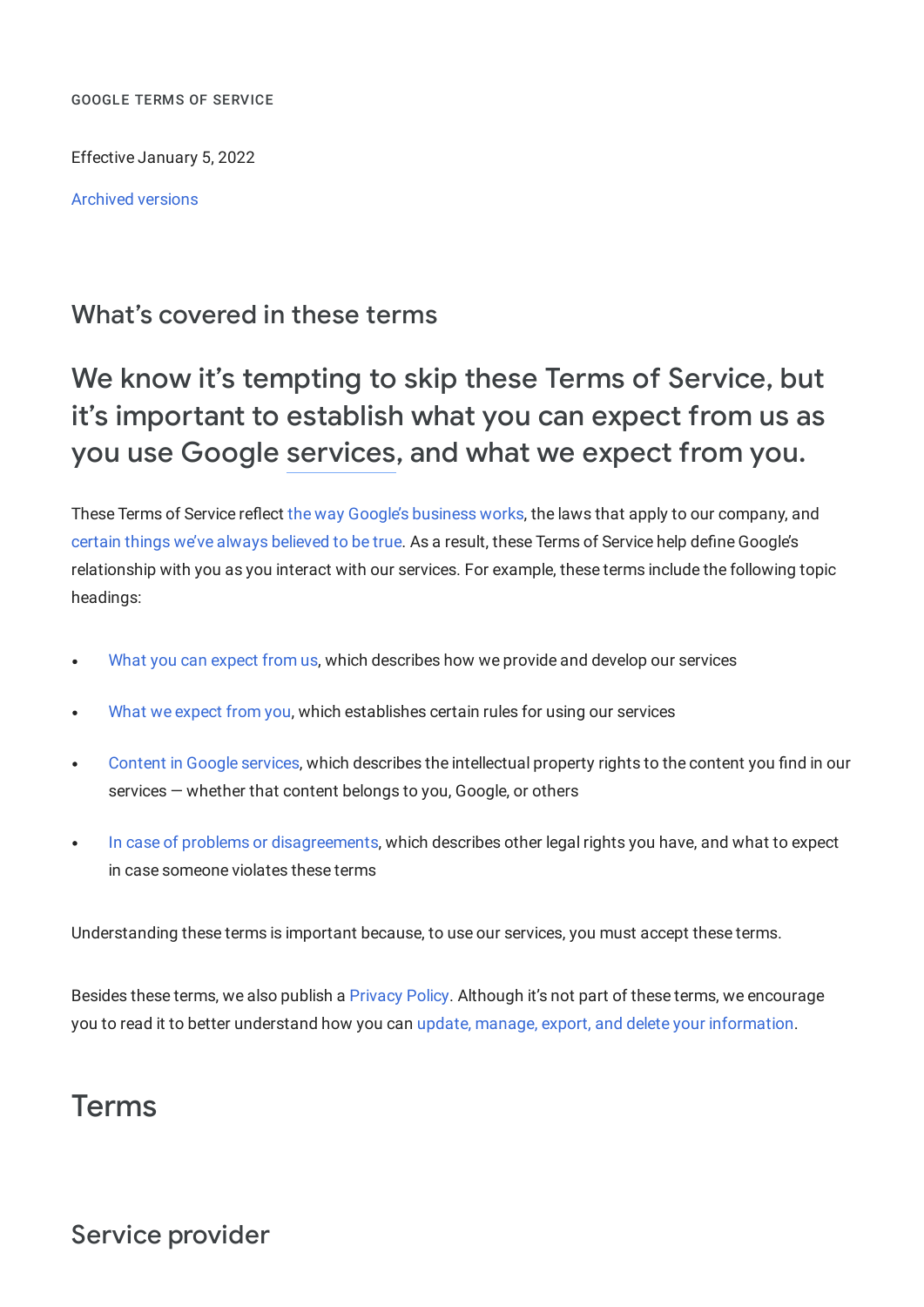In the European Economic Area (EEA) and Switzerland, Google [services](#page-18-0) are provided by:

Google Ireland Limited incorporated and operating under the laws of Ireland (Registration Number: 368047 / VAT Number: IE6388047V)

Gordon House, Barrow Street Dublin 4 Ireland

## Age requirements

If you're under the age required to manage your own Google [Account,](https://support.google.com/accounts/answer/1350409) you must have your parent or legal guardian's permission to use a Google Account. Please have your parent or legal guardian read these terms with you.

If you're a parent or legal guardian who has accepted these terms, and you allow your child to use the [services](#page-18-0), then to the extent permitted by applicable law, you're responsible for your child's activity on the services.

Some Google services have additional age requirements as described in their [service-specific](https://policies.google.com/terms/service-specific) additional terms and policies.

# Your relationship with Google

<span id="page-1-0"></span>These terms help define the relationship between you and Google. Broadly speaking, we give you permission to use our [services](#page-18-0) if you agree to follow these terms, which reflect how Google's business works and how we earn money. When we speak of ["Google,"](https://about.google/intl/en_DE/how-our-business-works) "we," "us," and "our," we mean Google Ireland Limited and its [affiliates.](#page-16-0)

## What you can expect from us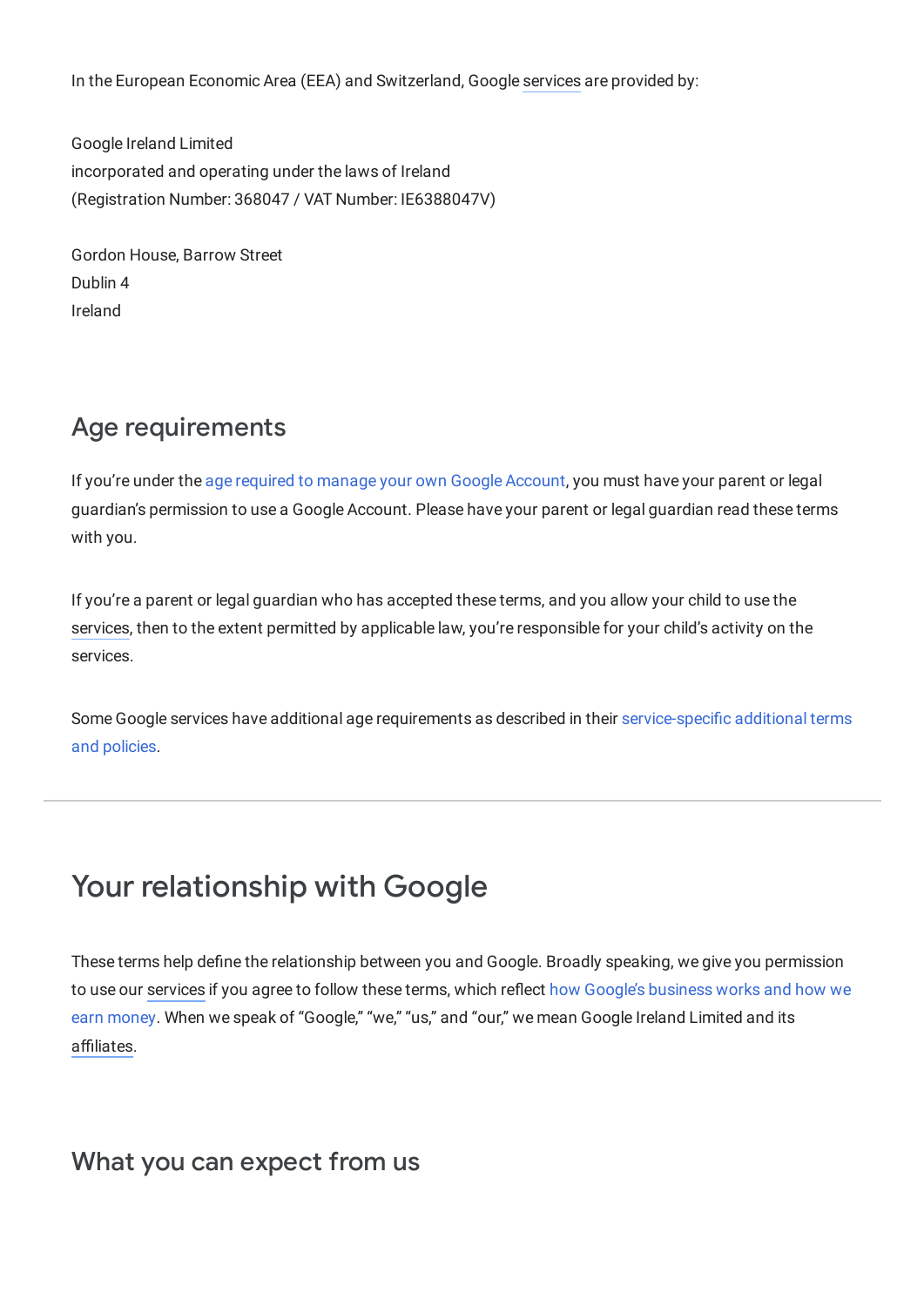### Provide a broad range of useful services

We provide a broad range of services that are subject to these terms, including:

- apps and sites (like Search and Maps)
- platforms (like Google Shopping)
- integrated services (like Maps embedded in other companies' apps or sites)
- devices (like Google Nest)

Many of these services also include content that you can stream or interact with.

Our services are designed to work together, making it easier for you to move from one activity to the next. For example, if your Calendar event includes an address, you can click on that address and Maps can show you how to get there.

#### Develop, improve, and update Google services

While we use a broad definition of "services" throughout these terms as described above, applicable law draws distinctions between "digital content", "services", and "goods" in certain situations. That's why we use the more specific terms in this section and the Legal [guarantee](#page-10-0) section.

We're constantly developing new technologies and features to improve our services. For example, we use artificial intelligence and machine learning to provide you with simultaneous translations, and to better detect and block spam and malware.

As part of the continual evolution of our digital content, services, and goods, we make modifications such as adding or removing features and functionalities, increasing or decreasing usage limits, and offering new digital content or services or discontinuing old ones. We may also change our digital content or services for these other reasons:

- to adapt to new technologies
- to reflect increases or decreases in the number of people who use a particular service
- to respond to key changes in the licenses and partnerships we have with others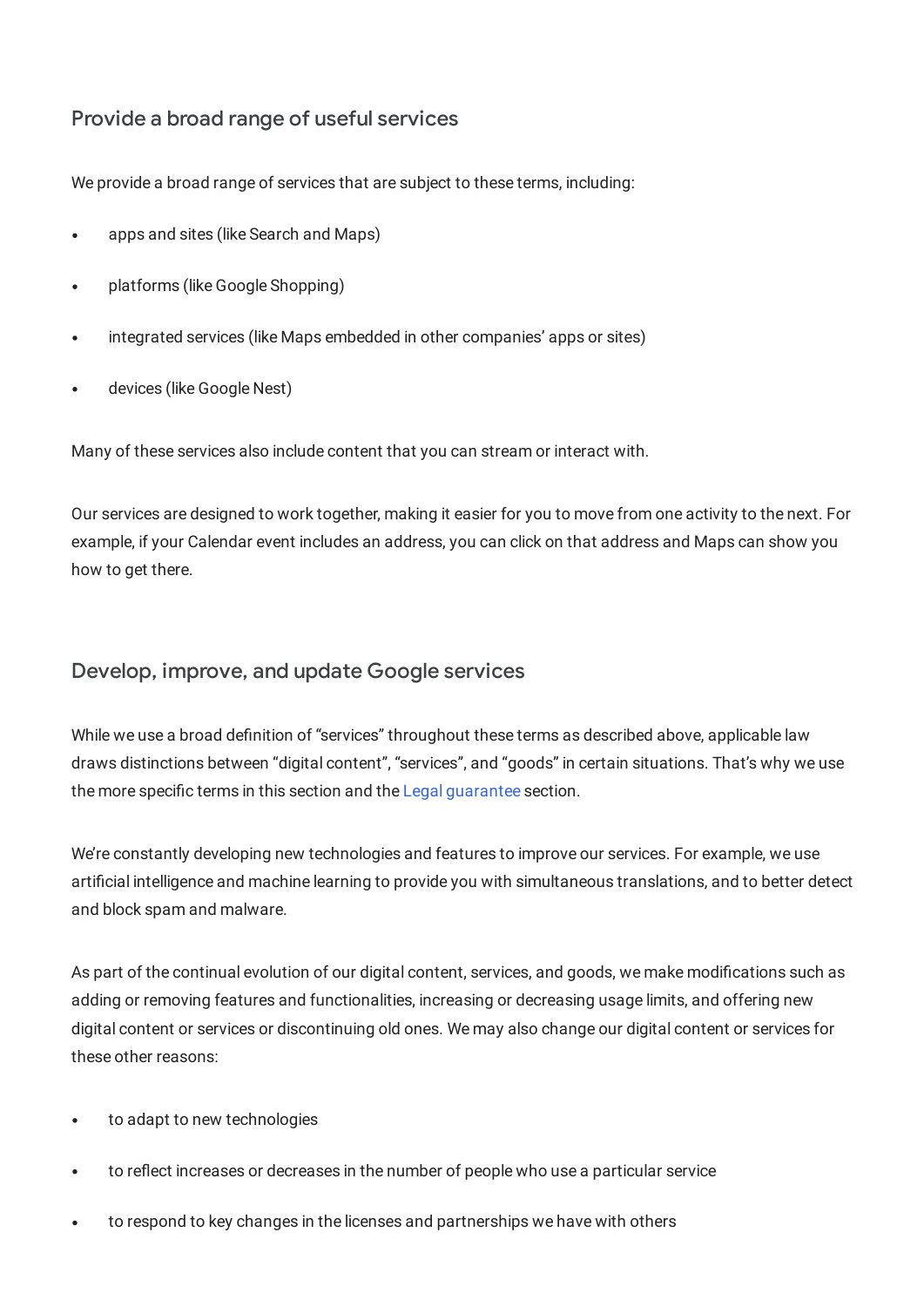- to prevent abuse or harm
- to address legal, regulatory, safety, or security issues

In particular, we sometimes make legally-required updates, which are modifications that keep digital content, services, or goods in conformity with the law. We make these updates to our digital content, services, and goods for safety or security reasons, and to make sure they meet the quality standards that you expect, such as those described in the Legal [guarantee](#page-10-0) section. We may automatically install updates that address significant safety or security risks. For other updates, you can choose whether you want them installed.

We maintain a rigorous product research program, so before we change or stop offering a service, we carefully consider the reasonableness of the change or deprecation, your interests as a user, your reasonable expectations, and the potential impact on you and others. We only change or stop offering services for valid reasons.

<span id="page-3-0"></span>If a modification negatively affects your ability to access or use our digital content or services, or if we stop offering a service all together, we'll provide you with reasonable advance notice by email — including a description of the changes, when they'll take place, and your right to end your contract with us if our modifications create more than a minor negative impact — except in urgent situations such as preventing abuse or harm, responding to legal requirements, or addressing security and operability issues. We'll also provide you with an opportunity to export your [content](#page-18-1) from your Google Account using Google [Takeout,](https://takeout.google.com/settings/takeout) subject to applicable law and policies.

## What we expect from you

#### Follow these terms and service-specific additional terms

The permission we give you to use our [services](#page-18-0) continues as long as you comply with:

- **these terms**
- **[service-specific](https://policies.google.com/terms/service-specific) additional terms**, which could, for example, include things like additional age requirements

You can view, copy, and store these terms in PDF [format.](https://www.gstatic.com/policies/terms/pdf/20220105/it7r24p9/google_terms_of_service_en_de.pdf) You can accept these terms and any servicespecific [additional](https://policies.google.com/terms/service-specific) terms when you're signed in to your Google Account.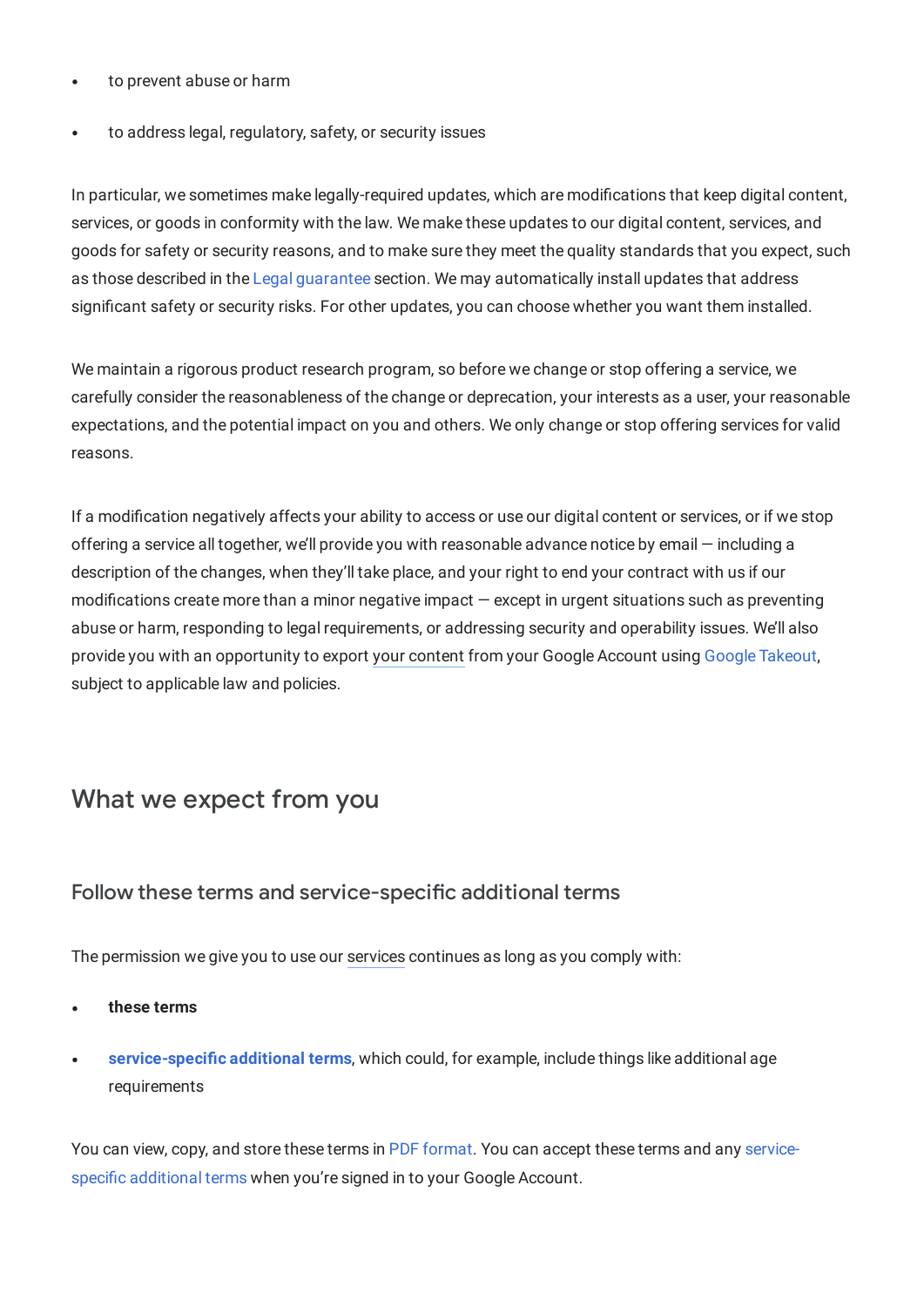We also make various policies, help centers, and other resources available to you to answer common questions and to set expectations about using our services. These resources include our [Privacy](https://policies.google.com/privacy) Policy, [Copyright](https://support.google.com/legal/topic/4558877) Help Center, Safety [Center,](https://safety.google/) and other pages accessible from our [policies](https://policies.google.com/) site.

Although we give you permission to use our services, we retain any [intellectual](#page-17-0) property rights we have in the services.

#### Respect others

We want to maintain a respectful environment for everyone, which means you must follow these basic rules of conduct:

- comply with applicable laws, including export control, sanctions, and human trafficking laws
- respect the rights of others, including privacy and intellectual property rights
- don't abuse or harm others or yourself (or threaten or encourage such abuse or harm) for example, by misleading, defrauding, illegally impersonating, defaming, bullying, harassing, or stalking others
- don't abuse, harm, interfere with, or disrupt the services for example, by accessing or using them in fraudulent or deceptive ways, introducing malware, or spamming, hacking, or bypassing our systems or protective measures. When we index the web to bring you search results, we respect standard usage restrictions that website owners specify in their websites' code, so we require the same when others use our services

<span id="page-4-0"></span>Our [service-specific](https://policies.google.com/terms/service-specific) additional terms and policies provide additional details about appropriate conduct that everyone using those services must follow. If you find that others aren't following these rules, many of our services allow you to report [abuse.](https://support.google.com/groups/answer/81275) If we act on a report of abuse, we also provide the process described in the Taking action in case of [problems](#page-11-0) section.

#### Permission to use your content

Some of our services are designed to let you upload, submit, store, send, receive, or share your [content](#page-18-1). You have no obligation to provide any content to our services and you're free to choose the content that you want to provide. If you choose to upload or share content, please make sure you have the necessary rights to do so and that the content is lawful.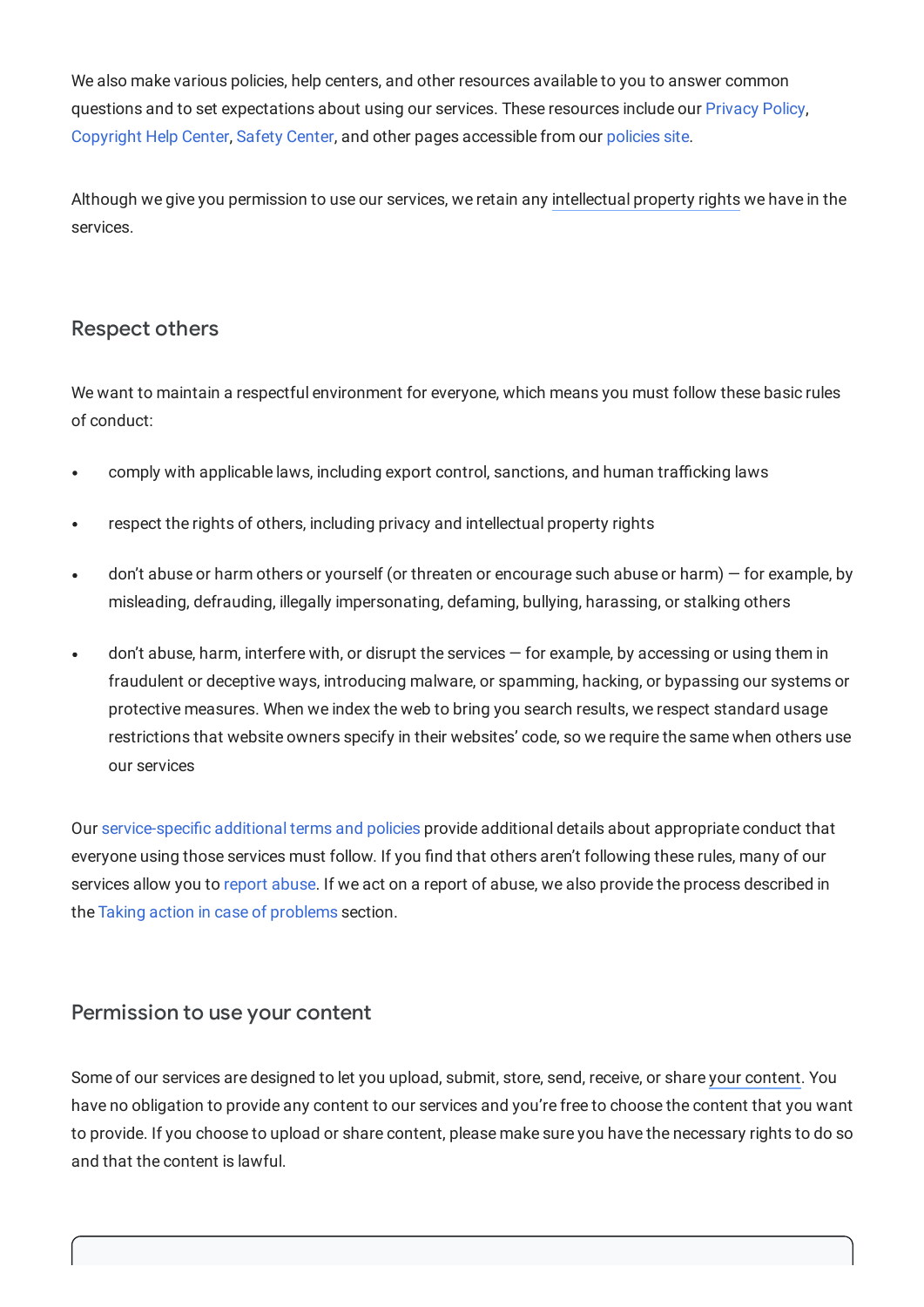# License

Your [content](#page-18-1) remains yours, which means that you retain any [intellectual](#page-17-0) property rights that you have in your content. For example, you have intellectual property rights in the creative content you make, such as reviews you write. Or you may have the right to share someone else's creative content if they've given you their permission.

We need your permission if your intellectual property rights restrict our use of your content. You provide Google with that permission through this license.

### What's covered

This license covers your [content](#page-18-1) if that content is protected by intellectual property rights.

#### What's not covered

- This license doesn't affect your data protection rights it's only about your intellectual property rights
- This license doesn't cover these types of content:
	- publicly-available factual information that you provide, such as corrections to the address of a local business. That information doesn't require a license because it's considered common knowledge that everyone's free to use.
	- feedback that you offer, such as suggestions to improve our services. Feedback is covered in the Service-related [communications](#page-8-1) section below.

#### Scope

#### This license is:

- worldwide, which means it's valid anywhere in the world
- non-exclusive, which means you can license your content to others
- royalty-free, which means there are no monetary fees for this license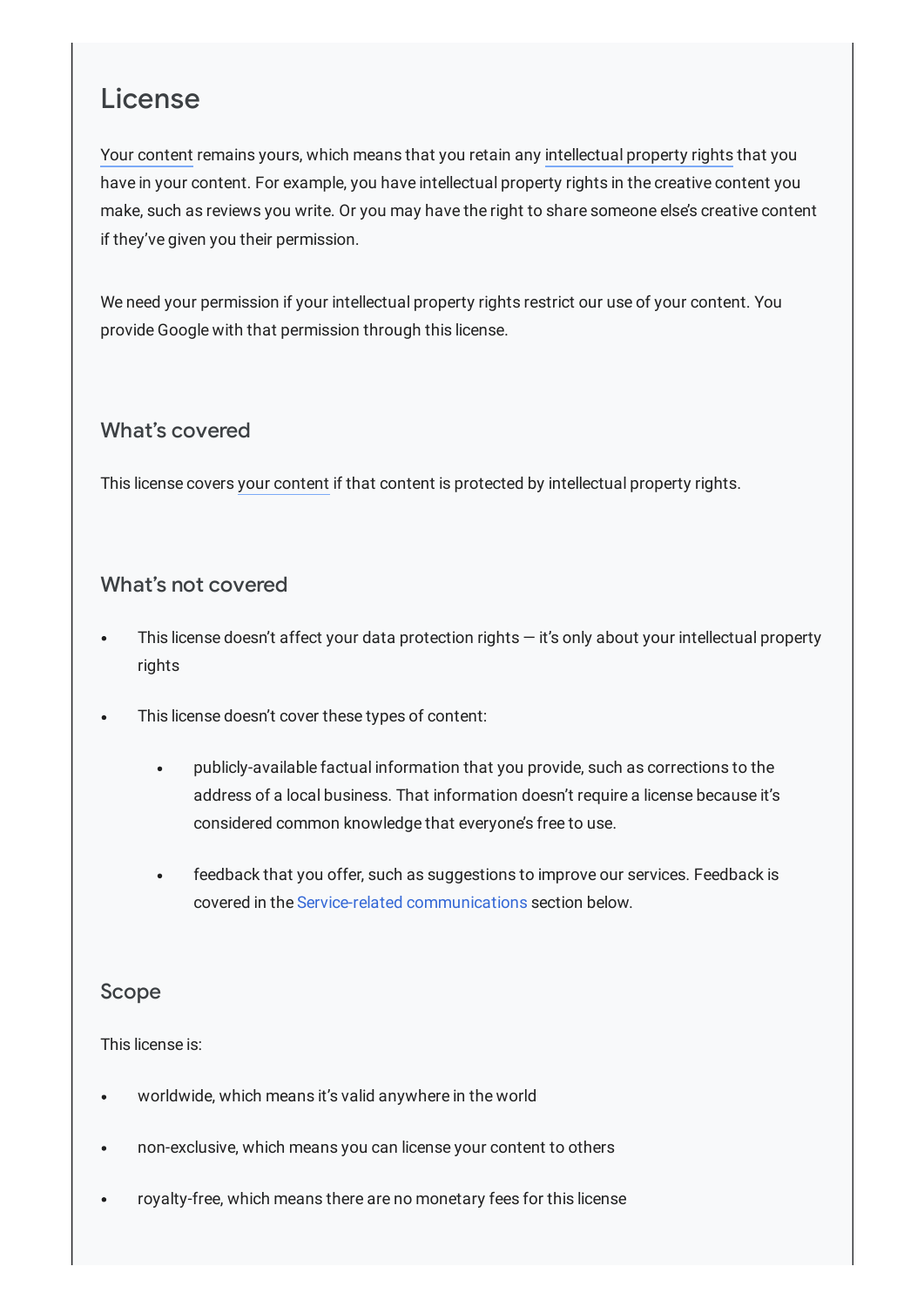### Rights

This license allows Google to do the following things, only for the limited purposes described in the [Purpose](#page-6-0) section below:

- use your content for technical purposes only for example, to save your content on our systems and make it accessible from anywhere you go, or to reformat your content for compatibility with our services
- make your content publicly available if and only to the extent you've made it visible to others
- <span id="page-6-0"></span>sublicense these rights to:
	- other users to allow the services to work as designed, such as enabling you to share photos with people you choose
	- our contractors who've signed agreements with us that are consistent with these terms,  $\bullet$ only for the limited purposes described in the [Purpose](#page-6-0) section below

#### Purpose

This license is for the limited purpose of operating the services, which means allowing the services to work as designed and creating new features and functionalities. This includes using automated systems and algorithms to analyze your content:

- for spam, malware, and illegal content
- to recognize patterns in data, such as determining when to suggest a new album in Google Photos to keep related photos together
- to customize our services for you, such as providing recommendations and personalized search  $\bullet$ results, content, and ads (which you can change or turn off in Ads [Settings](https://adssettings.google.com/?ref=ps-terms))

This analysis occurs as the content is sent, received, and when it is stored.

### Duration

This license lasts for as long as your content is protected by intellectual property rights, unless you remove your content from our services earlier.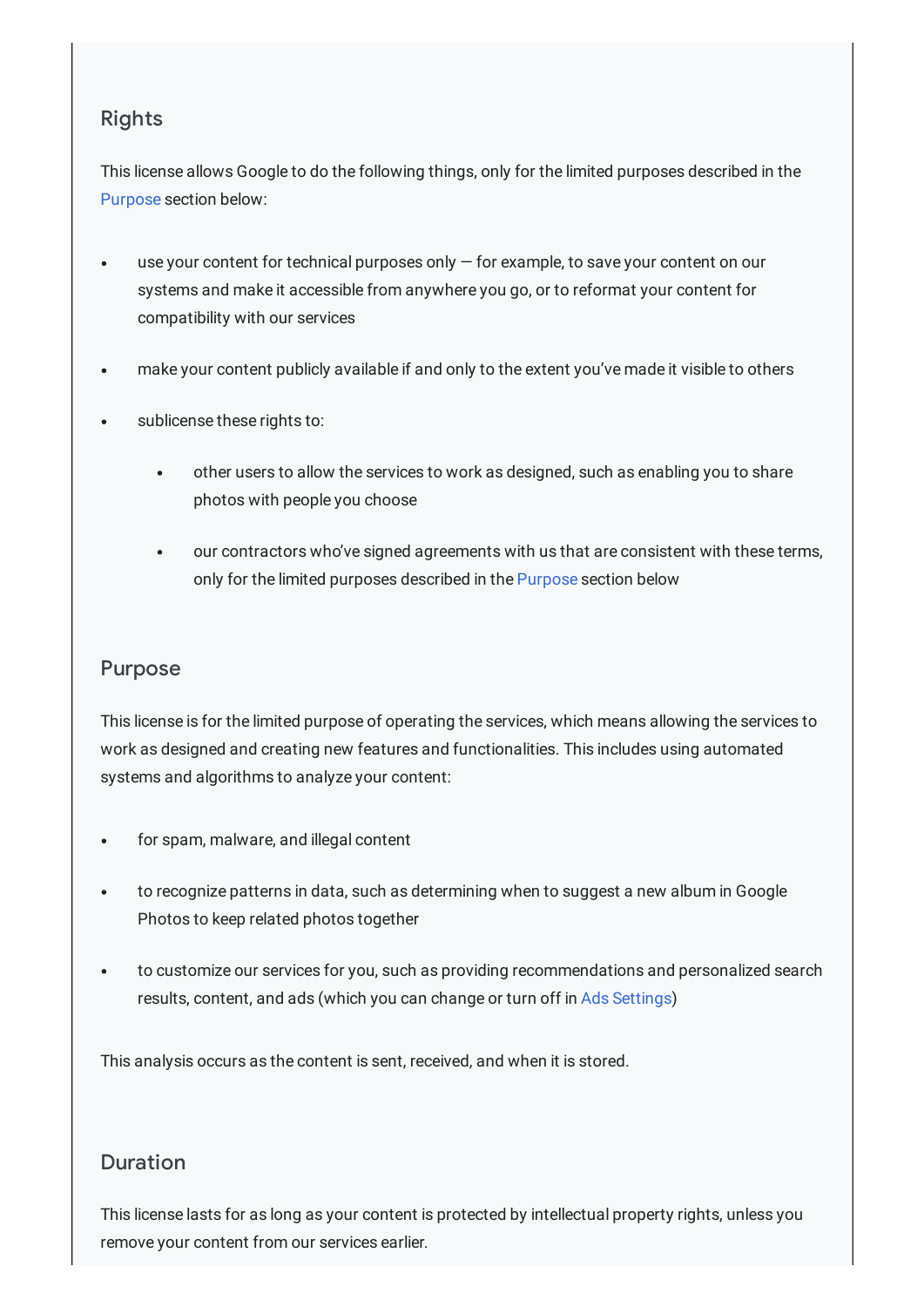If you remove from our services any content that's covered by this license, then our systems will stop making that content publicly available in a reasonable amount of time. There are two exceptions:

- If you already shared your content with others before removing it. For example, if you shared a photo with a friend who then made a copy of it, or shared it again, then that photo may continue to appear in your friend's Google Account even after you remove it from your Google Account.
- If you make your content available through other companies' services, it's possible that search engines, including Google Search, will continue to find and display your content as part of their search results.

# Using Google services

## Your Google Account

If you meet these age [requirements](https://support.google.com/accounts/answer/1350409) you can create a Google [Account](https://support.google.com/accounts/answer/27441) for your convenience. Some [services](#page-18-0) require that you have a Google Account in order to work — for example, to use Gmail, you need a Google Account so that you have a place to send and receive your email.

You're responsible for what you do with your Google Account, including taking reasonable steps to keep your Google Account secure, and we encourage you to regularly use the Security [Checkup](https://myaccount.google.com/security-checkup).

## Using Google services on behalf of an organization or business

Many [organizations](#page-18-2), such as businesses, non-profits, and schools, take advantage of our [services.](#page-18-0) To use our services on behalf of an organization:

- an authorized representative of that organization must agree to these terms
- your organization's administrator may assign a Google Account to you. That administrator might require you to follow additional rules and may be able to access or disable your Google Account.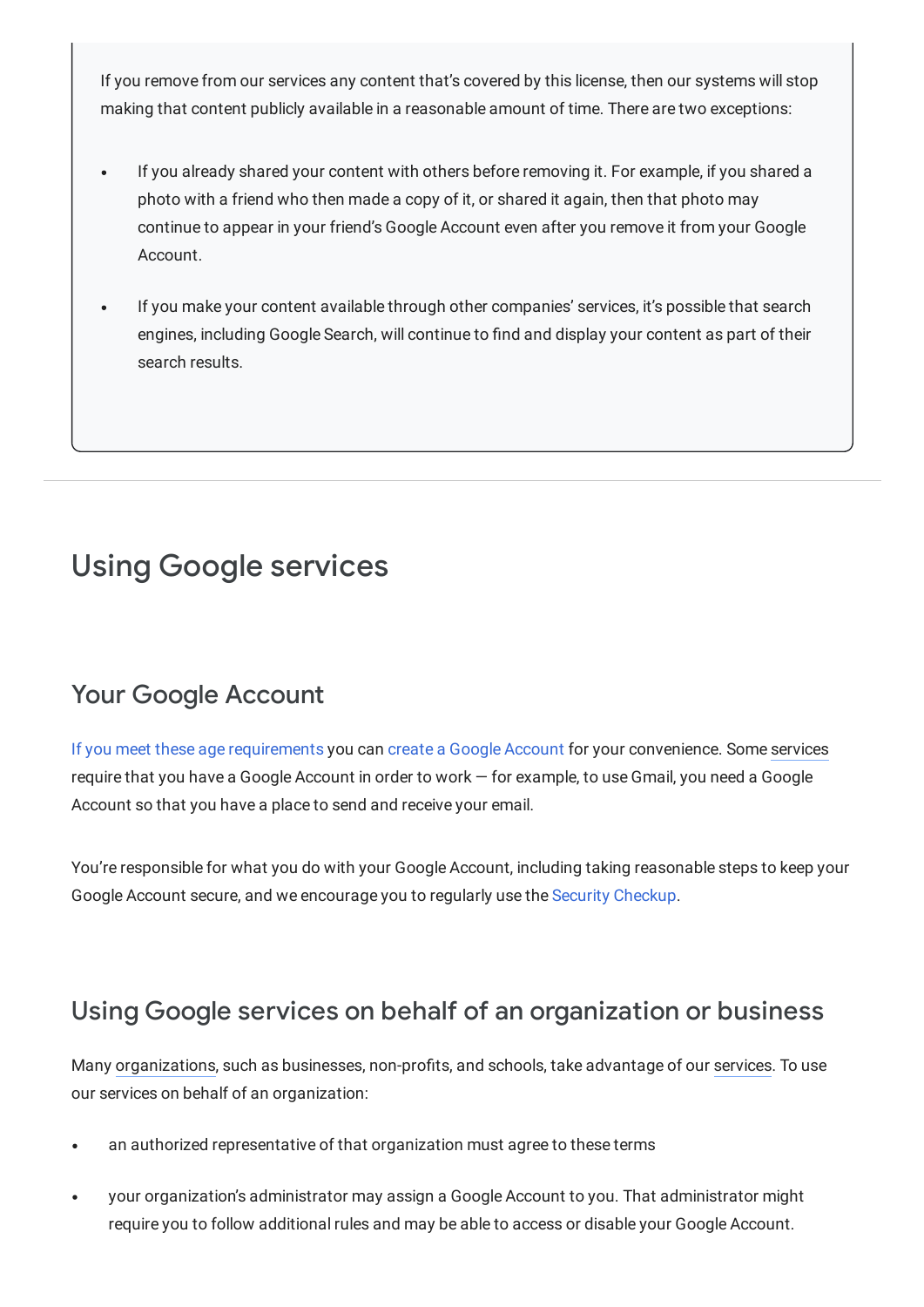<span id="page-8-1"></span>If you're based in the European Union, then these terms don't affect the rights you may have as a business user of online [intermediation](#page-16-1) services — including online platforms such as Google Play — under the EU [Platform-to-Business](#page-17-1) Regulation.

## Service-related communications

To provide you with our services, we sometimes send you service announcements and other service-related information. To learn more about how we communicate with you, see Google's [Privacy](https://policies.google.com/privacy) Policy.

<span id="page-8-0"></span>If you choose to give us feedback, such as suggestions to improve our services, we may act on your feedback without obligation to you.

# Content in Google services

## Your content

Some of our [services](#page-18-0) give you the opportunity to make your content publicly available — for example, you might post a product or restaurant review that you wrote, or you might upload a blog post that you created.

- See the [Permission](#page-4-0) to use your [content](#page-18-1) section for more about your rights in your content, and how your content is used in our services
- See the [Removing](#page-11-1) your content section to learn why and how we might remove user-generated content  $\bullet$ from our services

If you think someone is infringing your [intellectual](#page-17-0) property rights, you can send us notice of the [infringement](https://support.google.com/legal/answer/3110420) and we'll take appropriate action. For example, we suspend or close the Google Accounts of repeat [copyright](#page-17-2) infringers as described in our [Copyright](https://support.google.com/legal/topic/4558877) Help Center.

## Google content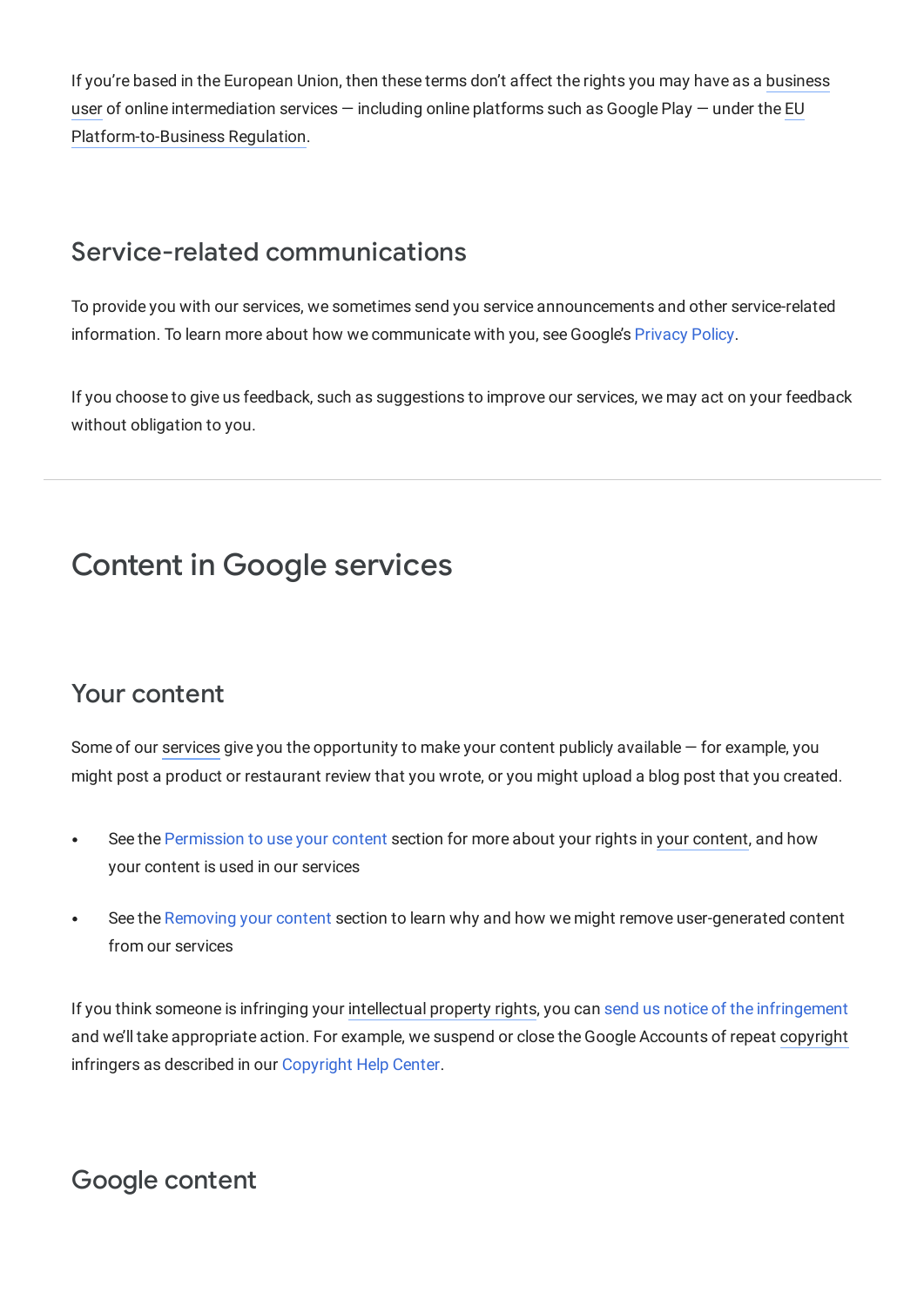Some of our [services](#page-18-0) include content that belongs to Google – for example, many of the visual illustrations you see in Google Maps. You may use Google's content as allowed by these terms and any [service-specific](https://policies.google.com/terms/service-specific) additional terms, but we retain any intellectual property rights that we have in our content. Don't remove, obscure, or alter any of our branding, logos, or legal notices. If you want to use our branding or logos, please see the Google Brand [Permissions](https://www.google.com/permissions) page.

## Other content

Finally, some of our [services](#page-18-0) give you access to content that belongs to other people or [organizations](#page-18-2) — for example, a store owner's description of their own business, or a newspaper article displayed in Google News. You may not use this content without that person or organization's permission, or as otherwise allowed by law. The views expressed in other people or organizations' content are theirs, and don't necessarily reflect Google's views.

# Software in Google services

Some of our [services](#page-18-0) include downloadable software. We give you permission to use that software as part of the services.

The license we give you is:

- worldwide, which means it's valid anywhere in the world
- non-exclusive, which means that we can license the software to others
- royalty-free, which means there are no monetary fees for this license  $\bullet$
- personal, which means it doesn't extend to anyone else  $\bullet$
- non-assignable, which means you're not allowed to assign the license to anyone else

Some of our services include software that's offered under open source license terms that we make available to you. Sometimes there are provisions in the open source license that explicitly override parts of these terms, so please be sure to read those licenses.

<span id="page-9-0"></span>You may not copy, modify, distribute, sell, or lease any part of our services or software.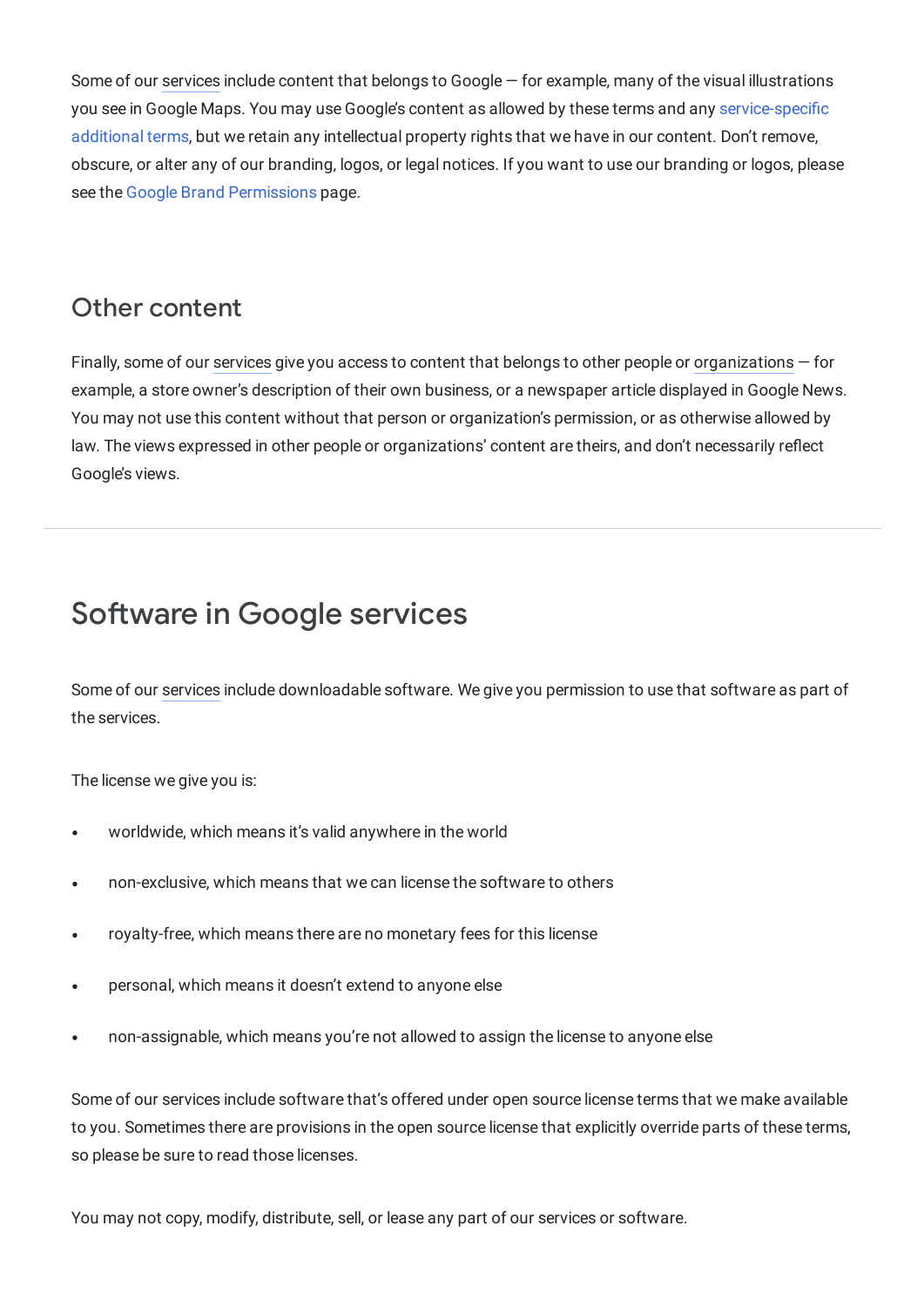# In case of problems or disagreements

<span id="page-10-0"></span>Both the law and these terms give you the right to (1) a certain quality of service, and (2) ways to fix problems if things go wrong. If you're a [consumer](#page-16-2), then you enjoy all legal rights granted to consumers under applicable law, as well as any additional rights provided under these terms or [service-specific](https://policies.google.com/terms/service-specific) additional terms.

## Legal guarantee

If you're an EEA-based [consumer](#page-16-2), and you've agreed to our Terms of Service, then EEA consumer laws provide you with a legal [guarantee](#page-17-3) covering the digital content, services, or goods that we provide you. Under this guarantee, we're liable for any lack of [conformity](#page-17-4) that you discover:

- within two years of the delivery of goods (such as a phone) or the one-time supply of digital content or  $\bullet$ services (such as purchasing a movie)
- at any time during the "continuous" supply of digital content or services (such as Maps or Gmail)

Your national laws may provide an even longer guarantee. Your rights under these legal guarantees aren't limited by any other [commercial](#page-16-3) guarantees that we provide. If you want to make a guarantee claim, please [contact](https://about.google/contact-google/) us.

# Liabilities

### For all users

These terms only limit our responsibilities as allowed by applicable law. These terms don't limit liability for fraud, fraudulent misrepresentation, or death or personal injury caused by negligence or willful misconduct. In addition, these terms don't limit your rights under product liability law.

For property damage or financial loss caused by Google, its representatives, or its agents due to slight negligence, Google is only liable for breaches of essential contractual obligations that result in typical damage foreseeable at the conclusion of the contract. An essential contractual obligation is an obligation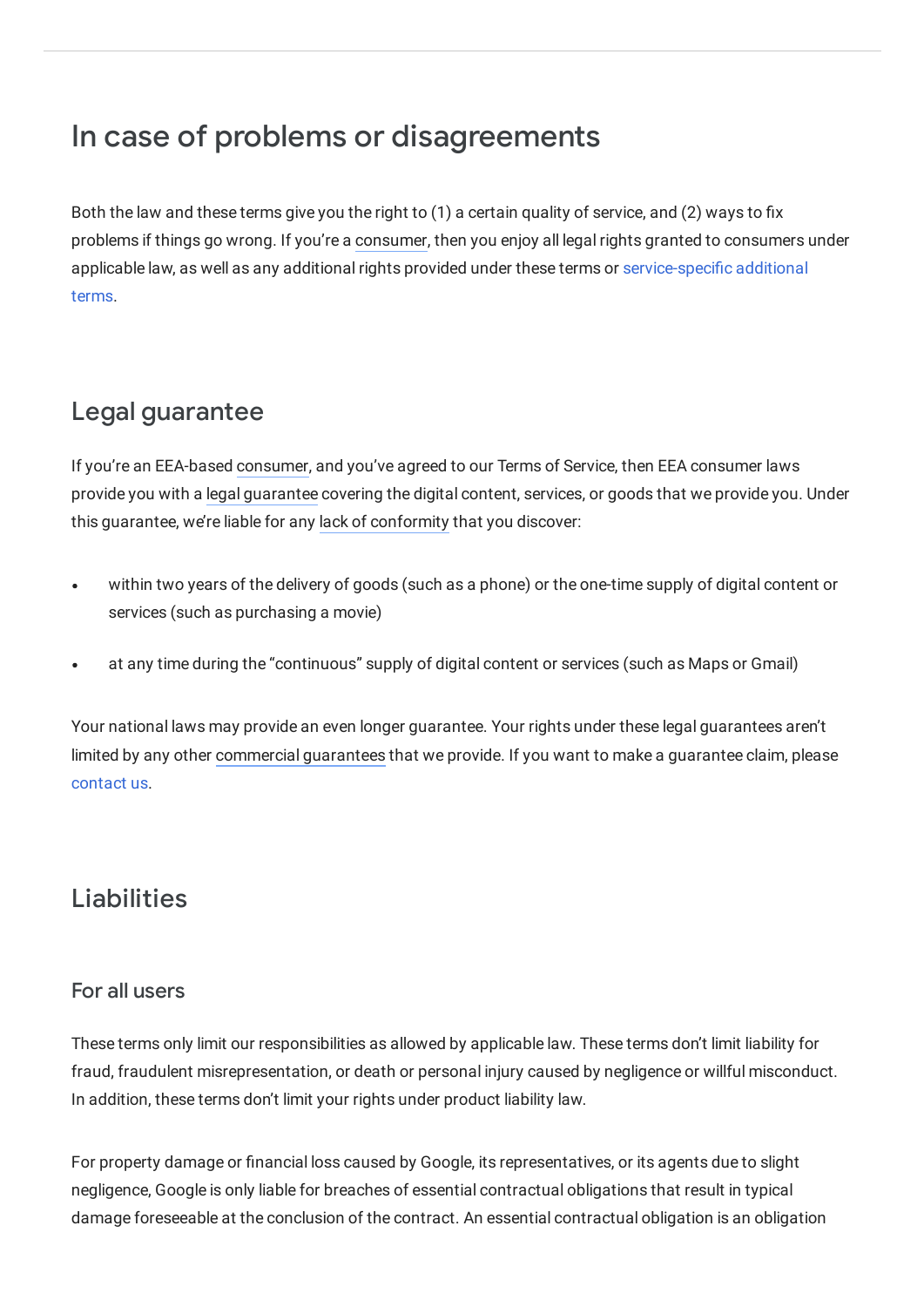that must be complied with as a prerequisite for the performance of the contract and that the parties may trust will be fulfilled. This does not change the burden of proof to your detriment.

#### For business users and organizations only

If you're a [business](#page-16-1) user or [organization](#page-18-2):

- To the extent allowed by applicable law, you'll [indemnify](#page-17-5) Google and its directors, officers, employees, and contractors for any third-party legal proceedings (including actions by government authorities) arising out of or relating to your unlawful use of the [services](#page-18-0) or violation of these terms or servicespecific [additional](https://policies.google.com/terms/service-specific) terms. This indemnity covers any liability or expense arising from claims, losses, damages, judgments, fines, litigation costs, and legal fees.
- <span id="page-11-0"></span>If you're legally exempt from certain responsibilities, including [indemnification](#page-17-5), then those responsibilities don't apply to you under these terms. For example, the United Nations enjoys certain immunities from legal obligations and these terms don't override those immunities.

## Taking action in case of problems

Before taking action as described below, we'll provide you with advance notice when reasonably possible, describe the reason for our action, and give you an opportunity to fix the problem, unless there are objective and concrete reasons to believe that doing so would:

- cause harm or liability to a user, third party, or Google  $\bullet$
- violate the law or a legal enforcement authority's order  $\bullet$
- <span id="page-11-1"></span>compromise an investigation
- compromise the operation, integrity, or security of our [services](#page-18-0)  $\bullet$

#### Removing your content

If there are objective and concrete reasons to believe that any of your [content](#page-18-1) (1) breaches these terms, [service-specific](https://policies.google.com/terms/service-specific) additional terms or policies, (2) violates applicable law, or (3) could harm our users, third parties, or Google, then we reserve the right to take down some or all of that content in accordance with applicable law. Examples include child pornography, content that facilitates human trafficking or harassment, terrorist content, and content that infringes someone else's [intellectual](#page-17-0) property rights.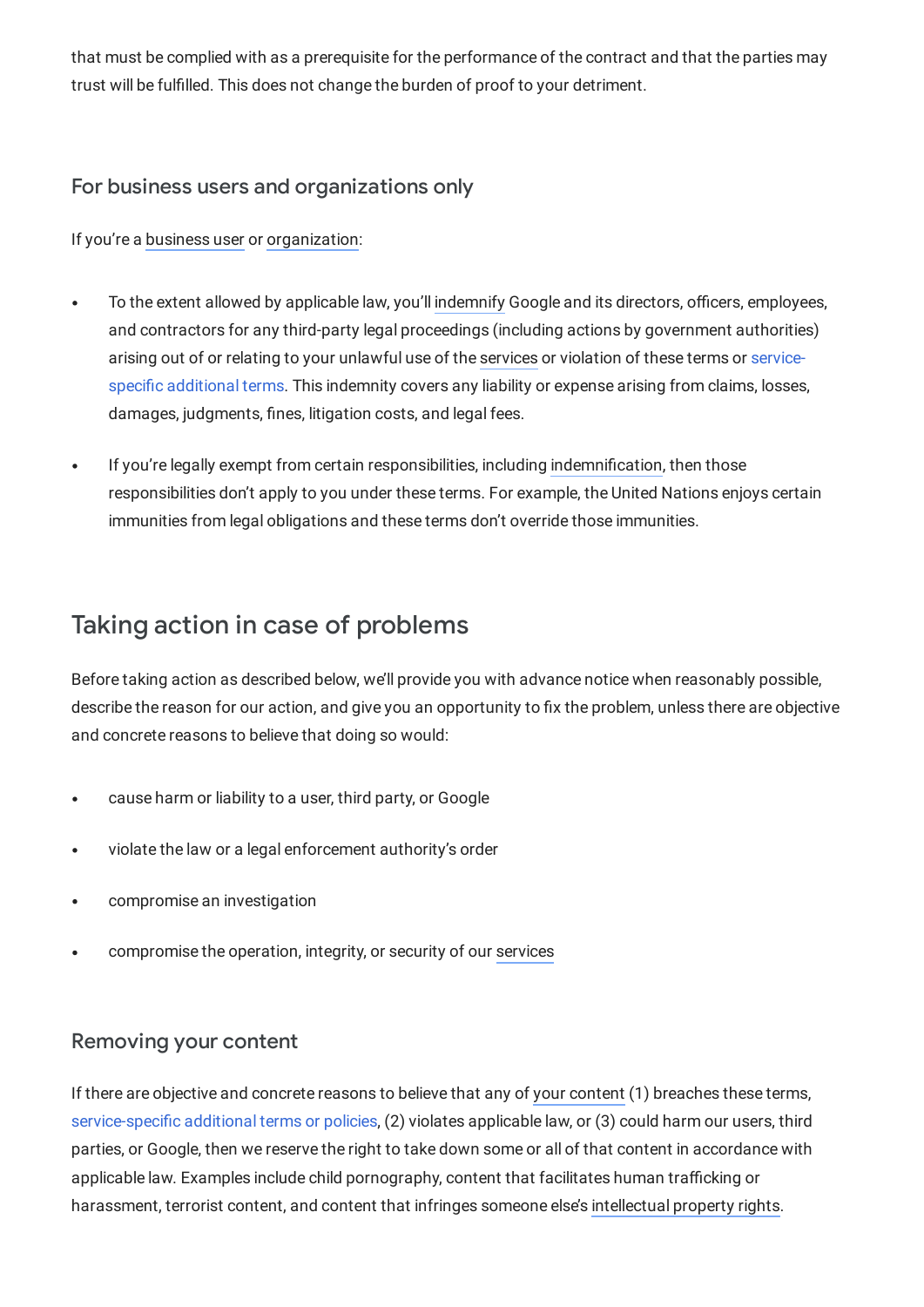## Suspending or terminating your access to Google services

Google reserves the right to suspend or terminate your access to the services or delete your Google Account if any of these things happen:

- you materially or repeatedly breach these terms, [service-specific](https://policies.google.com/terms/service-specific) additional terms or policies
- we're required to do so to comply with a legal requirement or a court order
- there are objective and concrete reasons to believe that your conduct causes harm or liability to a user, third party, or Google — for example, by hacking, phishing, harassing, spamming, misleading others, or scraping content that doesn't belong to you

For more [information](https://support.google.com/accounts/answer/40695) about why we disable accounts and what happens when we do, see this Help Center page. If you believe your Google Account has been suspended or terminated in error, you can [appeal](https://support.google.com/accounts/answer/40695).

Of course, you're always free to stop using our services at any time. If you're an EEA-based [consumer](#page-16-2), you can also [withdraw](#page-13-0) from these terms within 14 days of accepting them. If you do stop using a service, we'd [appreciate](https://www.google.com/tools/feedback/intl/en/) knowing why so that we can continue improving our services.

## Handling requests for your data

Respect for the privacy and security of your data underpins our approach to responding to data disclosure requests. When we receive data disclosure requests, our team reviews them to make sure they satisfy legal requirements and Google's data [disclosure](https://policies.google.com/terms/information-requests) policies. Google Ireland Limited accesses and discloses data, including communications, in accordance with the laws of Ireland, and EU law applicable in Ireland. For more information about the data disclosure requests that Google receives worldwide, and how we respond to such requests, see our [Transparency](https://transparencyreport.google.com/) Report and [Privacy](https://policies.google.com/privacy) Policy.

## Settling disputes, governing law, and courts

For information about how to contact Google, please visit our [contact](https://www.google.com/contact) page.

If you're a resident of, or an [organization](#page-18-2) based in, the European Economic Area (EEA) or Switzerland, these terms and your relationship with Google under these terms and [service-specific](https://policies.google.com/terms/service-specific) additional terms, are governed by the laws of your country of residence, and you can file legal disputes in your local courts. If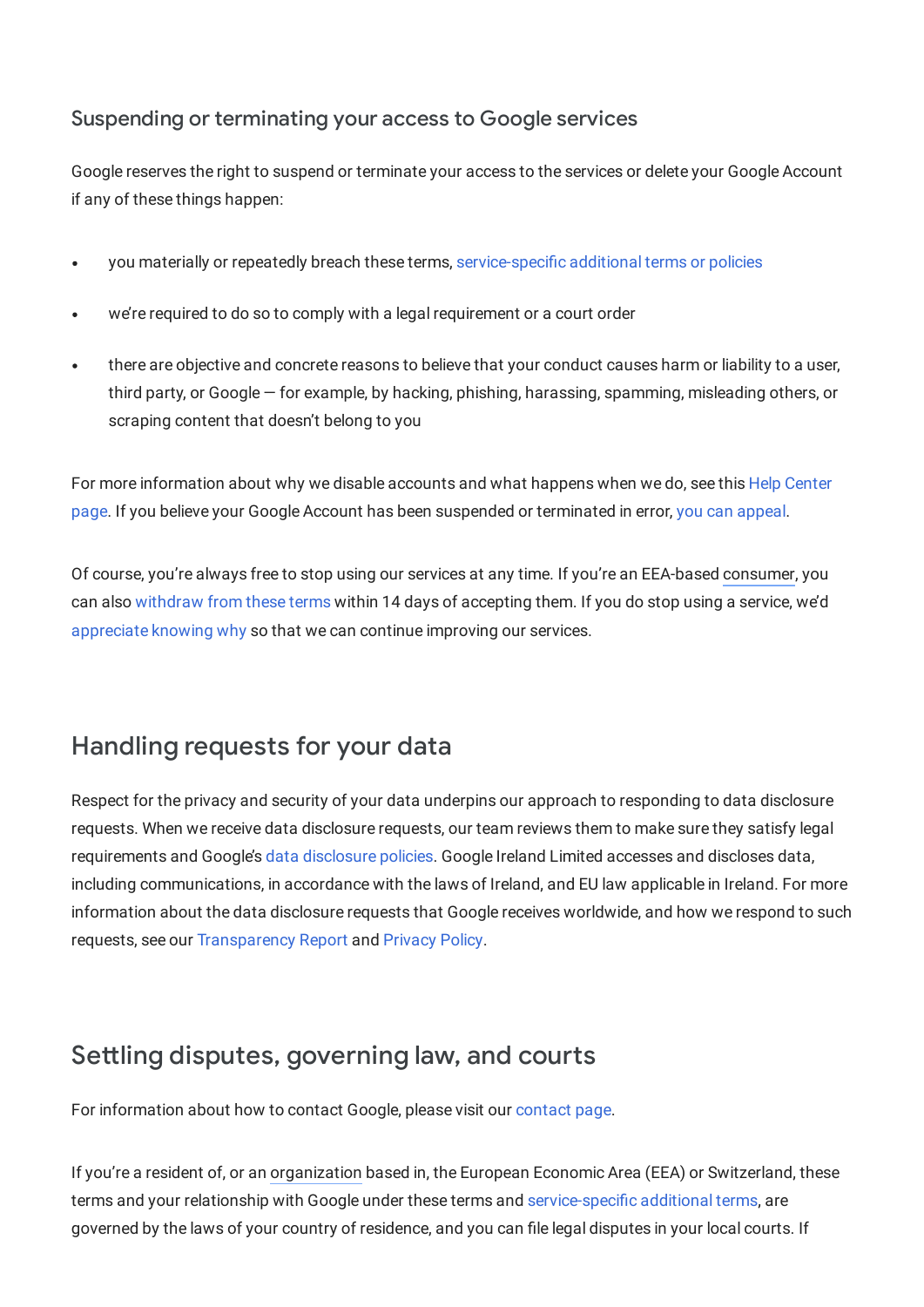you're an EEA-based [consumer](#page-16-2), please [contact](https://google.com/contact) us to resolve issues directly. The European Commission also offers an Online Dispute [Resolution](https://ec.europa.eu/consumers/odr) platform, but Google isn't legally required to use this or other alternative dispute resolution platforms.

# About these terms

By law, you have certain rights that can't be limited by a contract like these terms of service. These terms are in no way intended to restrict those rights.

We want to make these terms easy to understand, so we've used examples from our [services.](#page-18-0) But not all services mentioned may be available in your country.

We may update these terms and [service-specific](https://policies.google.com/terms/service-specific) additional terms (1) to reflect changes in our services or how we do business — for example, when we add new services, features, technologies, pricing, or benefits (or remove old ones), (2) for legal, regulatory, or security reasons, or (3) to prevent abuse or harm.

If we change these terms or [service-specific](https://policies.google.com/terms/service-specific) additional terms, we'll provide you with at least 15 days' advance notice before the changes take effect. When we notify you of changes, we'll provide you with the new version of the terms and point out the material changes. If you don't object before the changes take effect, you'll be deemed to have accepted the changed terms. Our notice will explain this objection process. You can refuse to accept the changes, in which case the changes won't apply to you, but we reserve the right to end our relationship with you if all other termination requirements are met. You can also end your relationship with us at any time by closing your Google Account.

# <span id="page-13-0"></span>EEA instructions on withdrawal

If you're an EEA-based [consumer](#page-16-2), then starting on May 28, 2022, EEA consumer law gives you the right to withdraw from this contract as described in the EU's Model Instructions on Withdrawal, provided below.

### Right of withdrawal

You have the right to withdraw from this contract within 14 days without giving any reason.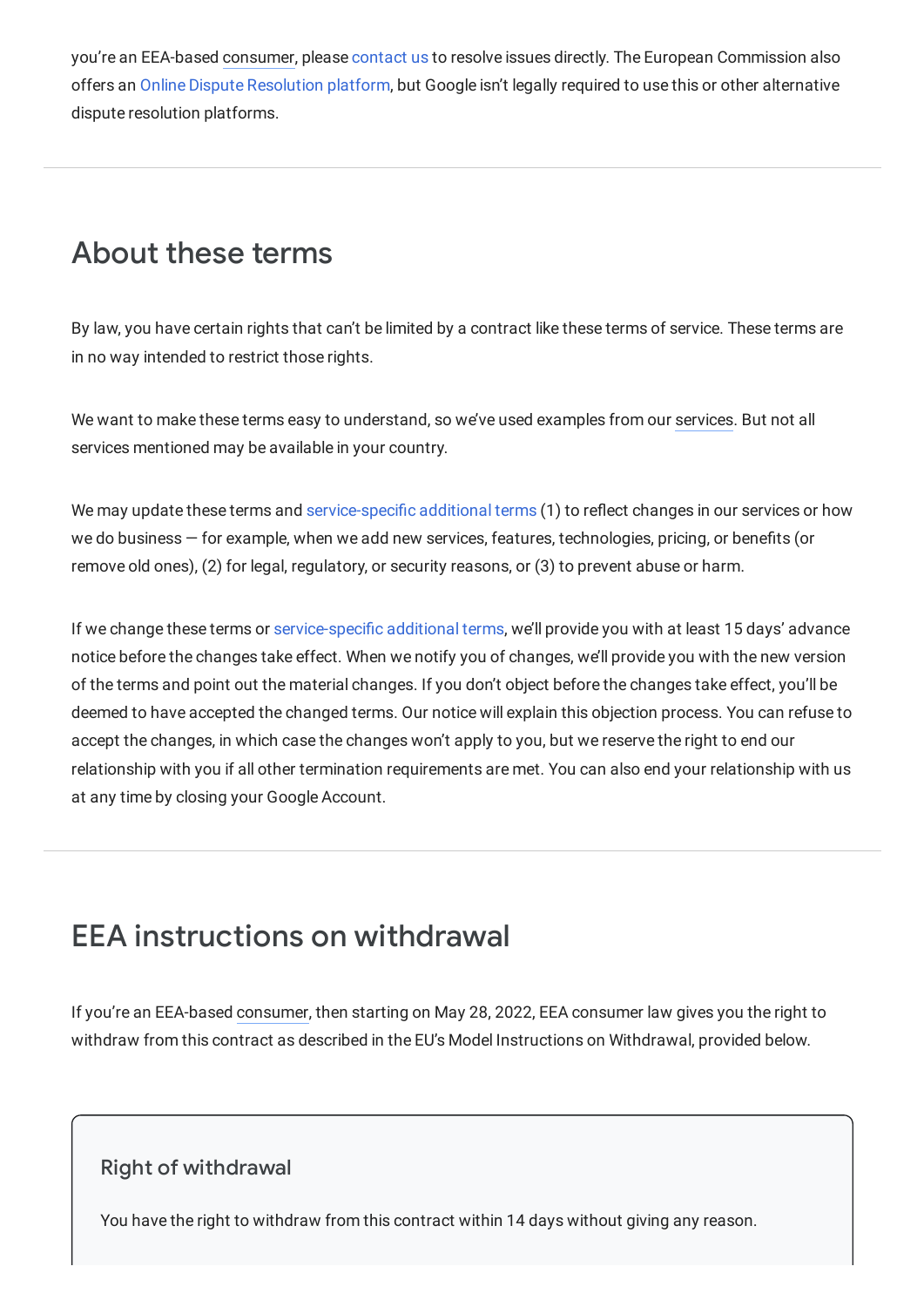The withdrawal period will expire after 14 days from the day of the conclusion of the contract.

To exercise the right of withdrawal, you must inform us of your decision to withdraw from this contract by an unequivocal statement (e.g. a letter sent by post or e-mail). You can contact us by email at [a](#page-15-0)[ccount-withdrawal@google.co](mailto:account-withdrawal@google.com)[m;](#page-15-0) by phone [+353](tel:+35315339837) 1 533 9837 (see below for countryspecific telephone numbers); or by writing to us at Google Ireland Limited, Gordon House, Barrow Street, Dublin 4, Ireland. You may use the attached model withdrawal form, but it is not obligatory. You can also electronically fill in and submit the model withdrawal form or any other unequivocal statement on our website [\(g.co/EEAWithdrawalForm\)](https://g.co/EEAWithdrawalForm). If you use this option, we will communicate to you an acknowledgement of receipt of such a withdrawal on a durable medium (e.g. by e-mail) without delay.

To meet the withdrawal deadline, it is sufficient for you to send your communication concerning your exercise of the right of withdrawal before the withdrawal period has expired.

#### Effects of withdrawal

If you withdraw from this contract, we shall reimburse to you all payments received from you, including the costs of delivery (with the exception of the supplementary costs resulting from your choice of a type of delivery other than the least expensive type of standard delivery offered by us), without undue delay and in any event not later than 14 days from the day on which we are informed about your decision to withdraw from this contract. We will carry out such reimbursement using the same means of payment as you used for the initial transaction, unless you have expressly agreed otherwise; in any event, you will not incur any fees as a result of such reimbursement.

#### Model withdrawal form

(complete and return this form only if you wish to withdraw from the contract)

— To Google Ireland Limited, Gordon House, Barrow Street, Dublin 4, Ireland, account-withdrawal@google.com:

— I hereby give notice that I withdraw from my contract of sale for the provision of the following service, \_\_\_\_\_\_\_\_\_\_\_\_\_

— Ordered on, \_\_\_\_\_\_\_\_\_\_\_\_\_

— Name of consumer, \_\_\_\_\_\_\_\_\_\_\_\_\_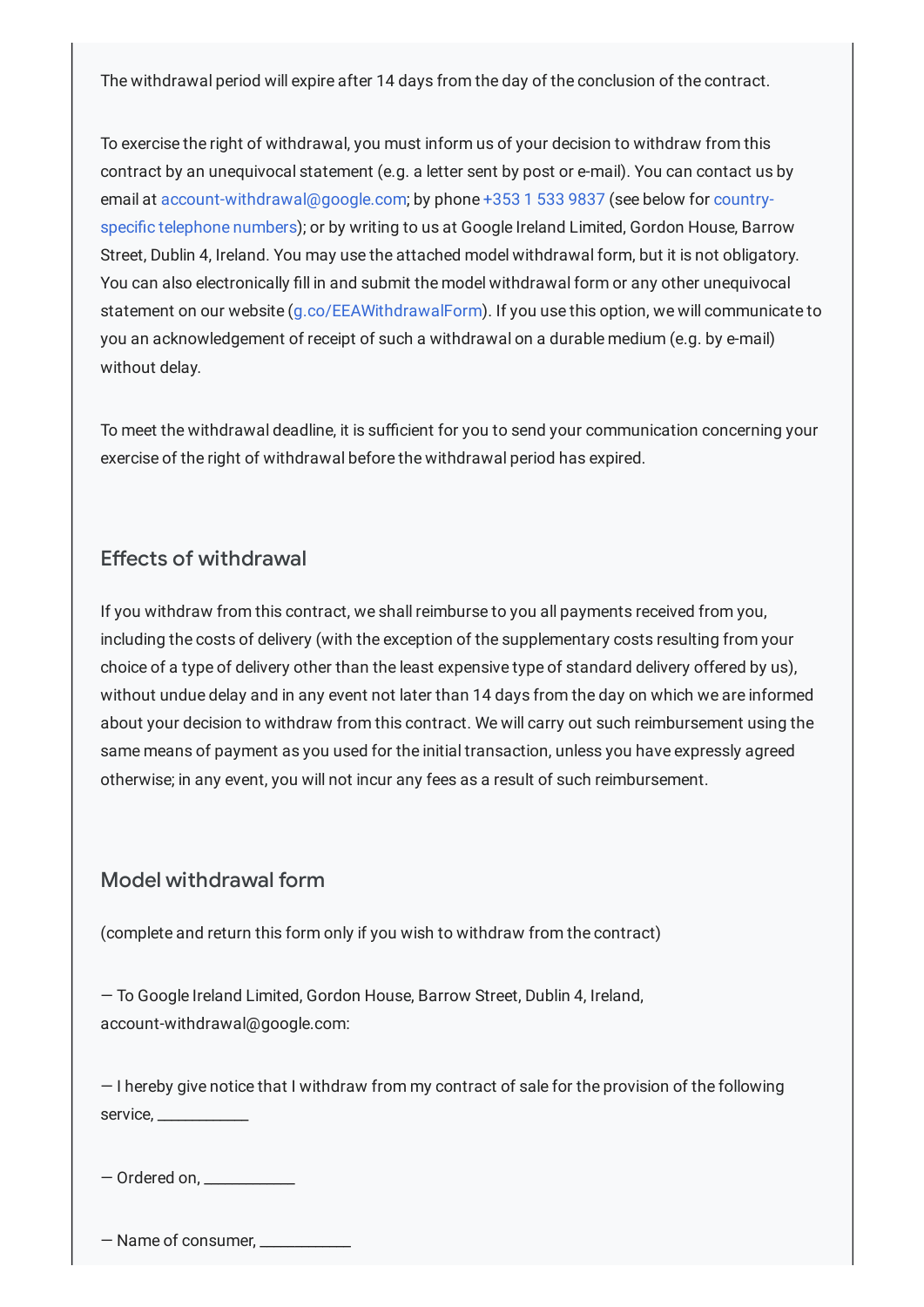— Address of consumer, \_\_\_\_\_\_\_\_\_\_\_\_\_

<span id="page-15-0"></span>- Signature of consumer (only if this form is notified on paper), \_\_\_\_\_\_\_\_\_\_\_\_\_\_

— Date \_\_\_\_\_\_\_\_\_\_\_\_\_

## Contact Google to withdraw from these terms

| <b>Country</b>  | <b>Phone number</b> |
|-----------------|---------------------|
| Austria         | 0800 001180         |
| <b>Belgium</b>  | 0800 58 142         |
| <b>Bulgaria</b> | 0800 14 744         |
| Croatia         | 0800 787 086        |
| Cyprus          | 80 092492           |
| Czechia         | 800 720 070         |
| Denmark         | 80 40 01 11         |
| Estonia         | 8002 643            |
| Finland         | 0800 520030         |
| France          | 0805980338          |
| Germany         | 0800 6270502        |
| Greece          | 00800 4920 00536    |
| Hungary         | 06 80 200 148       |
| Iceland         | 800 4177            |
| Ireland         | 1800 832 663        |
| Italy           | 800 598 905         |
| Latvia          | 80 205 391          |
| Liechtenstein   | 0800 566 814        |
| Lithuania       | 880000163           |
| Luxembourg      | 800 40 005          |
| Malta           | 8006 2257           |
| Netherlands     | 0800 3600010        |
| Norway          | 800 62 068          |
| Poland          | 800 410 575         |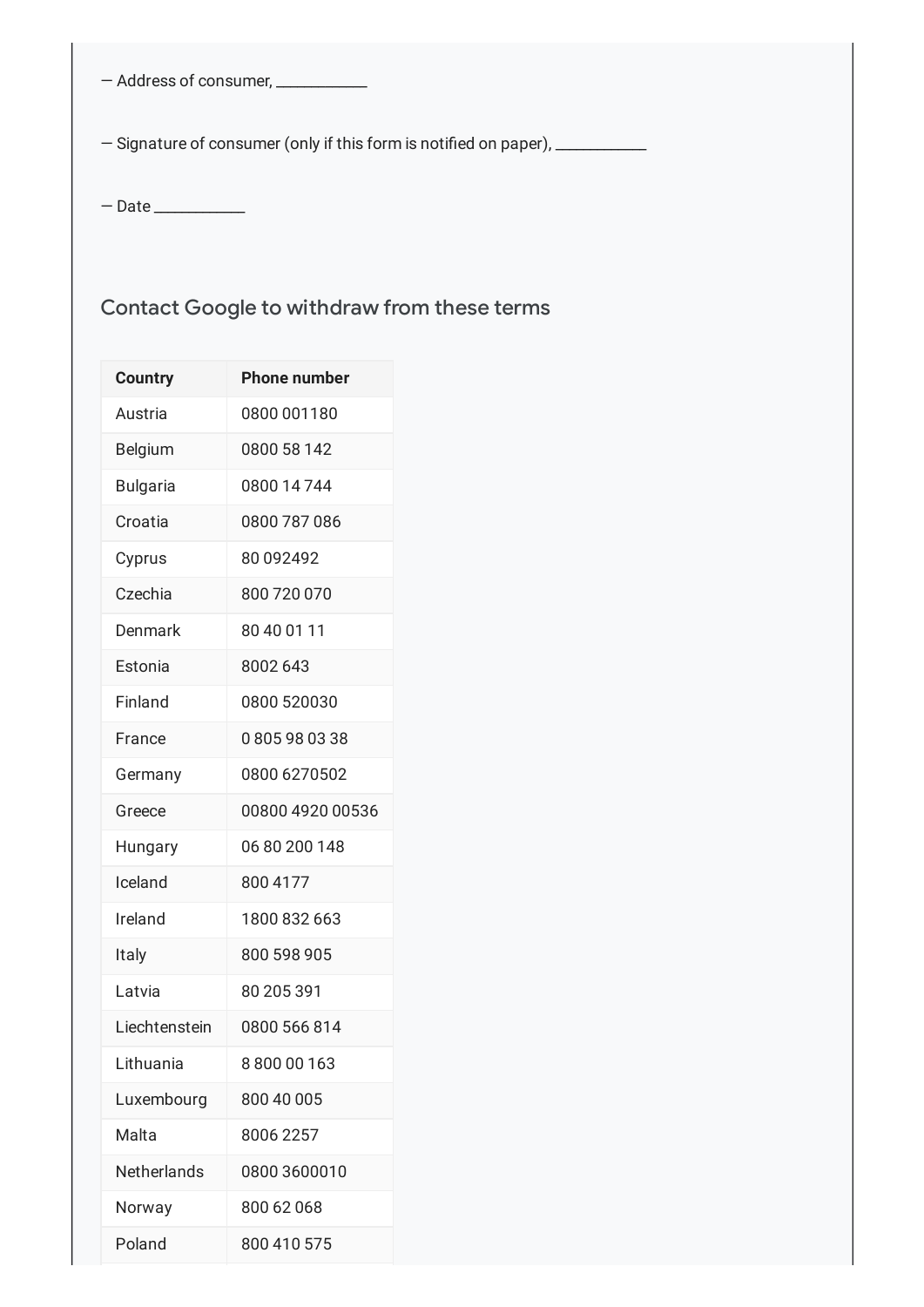| Portugal | 808 203 430   |
|----------|---------------|
| Romania  | 0800 672 350  |
| Slovakia | 0800 500 932  |
| Slovenia | 080 688882    |
| Spain    | 900 906 451   |
| Sweden   | 020-012 52 41 |
|          |               |
|          |               |

#### <span id="page-16-0"></span>DEFINITIONS

#### affiliate

An entity that belongs to the Google group of companies, which means Google LLC and its subsidiaries, including the following companies that provide consumer services in the EU: Google Ireland Limited, Google Commerce Limited, and Google Dialer Inc.

#### <span id="page-16-1"></span>business user

<span id="page-16-3"></span>An individual or entity who is not a consumer (see consumer).

#### commercial guarantee

A commercial guarantee is a voluntary commitment that certain quality standards will be met and that if those standards aren't met, the company offering the guarantee is responsible for repairing, replacing, or refunding the consumer for defective items.

#### <span id="page-16-2"></span>consumer

An individual who uses Google services for personal, non-commercial purposes outside of their trade, business, craft, or profession. This includes ["consumers"](https://eur-lex.europa.eu/legal-content/EN/TXT/?uri=celex%3A32011L0083) as defined in Article 2.1 of the EU Consumer Rights Directive. (See business user)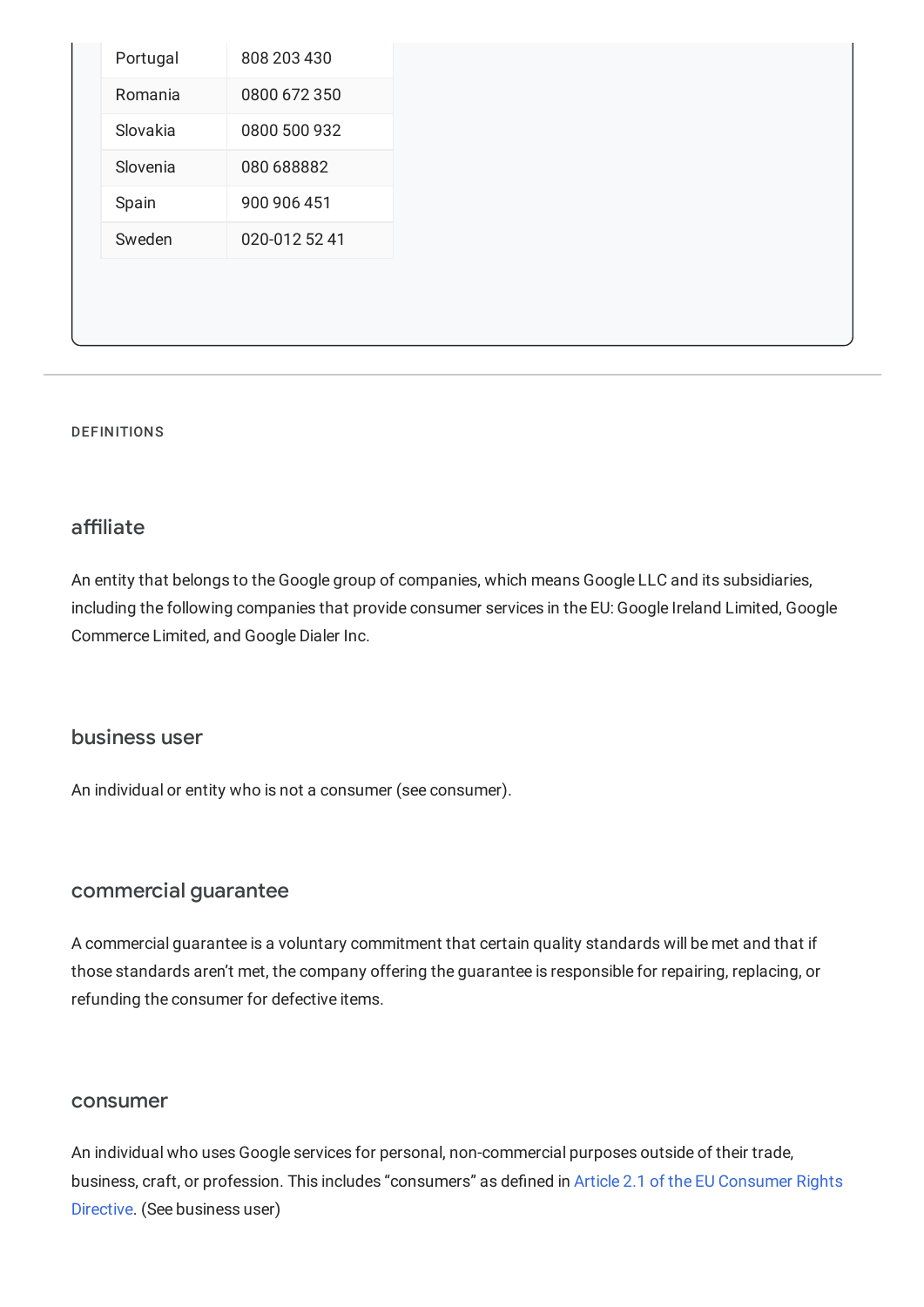### <span id="page-17-2"></span>copyright

A legal right that allows the creator of an original work (such as a blog post, photo, or video) to decide if and how that original work may be used by others, subject to certain limitations and exceptions.

#### disclaimer

<span id="page-17-1"></span>A statement that limits someone's legal responsibilities.

#### EU Platform-to-Business Regulation

<span id="page-17-5"></span>The Regulation (EU) 2019/1150 on promoting fairness and transparency for business users of online intermediation services.

#### indemnify or indemnity

<span id="page-17-0"></span>An individual or organization's contractual obligation to compensate the losses suffered by another individual or organization from legal proceedings such as lawsuits.

### intellectual property rights (IP rights)

Rights over the creations of a person's mind, such as inventions (patent rights); literary and artistic works (copyright); designs (design rights); and symbols, names, and images used in commerce (trademarks). IP rights may belong to you, another individual, or an organization.

#### <span id="page-17-4"></span>lack of conformity

<span id="page-17-3"></span>A legal concept that defines the difference between how something should work and how it actually works. Under the law, how something should work is based on how the seller or trader describes it, whether its quality and performance are satisfactory, and its fitness for the usual purpose of such items.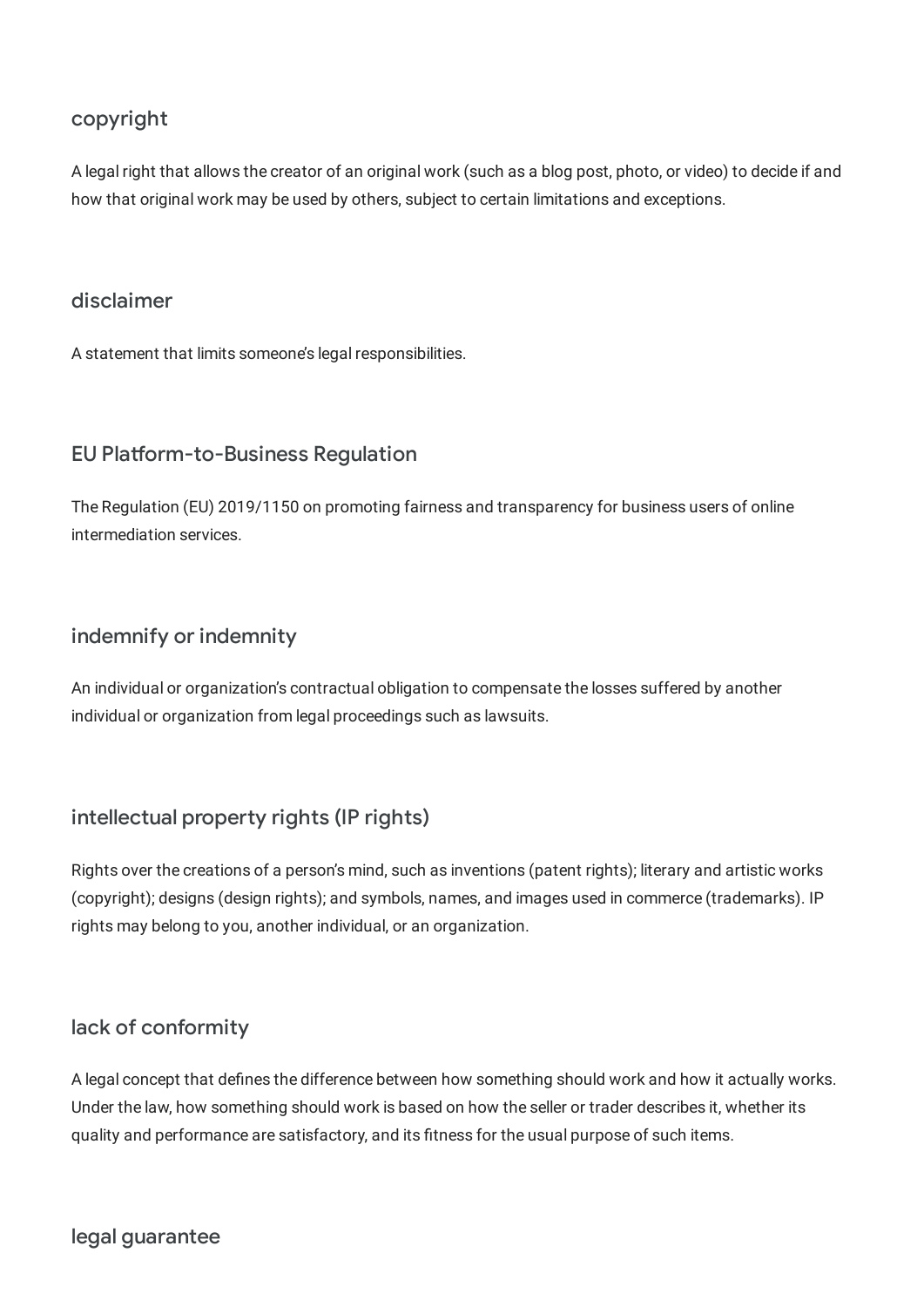<span id="page-18-2"></span>A legal guarantee is a requirement under the law that a seller or trader is liable if their digital content, services, or goods are defective (that is, that they lack [conformity\)](https://policies.google.com/terms/definitions#toc-terms-lack-conformity).

#### organization

<span id="page-18-0"></span>A legal entity (such as a corporation, non-profit, or school) and not an individual person.

#### services

The Google services that are subject to these terms are the products and services listed at <https://policies.google.com/terms/service-specific>, including:

- apps and sites (like Search and Maps)  $\bullet$
- platforms (like Google Shopping)  $\bullet$
- integrated services (like Maps embedded in other companies' apps or sites)
- devices and other goods (like Google Nest)

Many of these services also include content that you can stream or interact with.

#### trademark

<span id="page-18-1"></span>Symbols, names, and images used in commerce that are capable of distinguishing the goods or services of one individual or organization from those of another.

#### your content

Things that you create, upload, submit, store, send, receive, or share using our services, such as:

- Docs, Sheets, and Slides you create
- blog posts you upload through Blogger
- reviews you submit through Maps